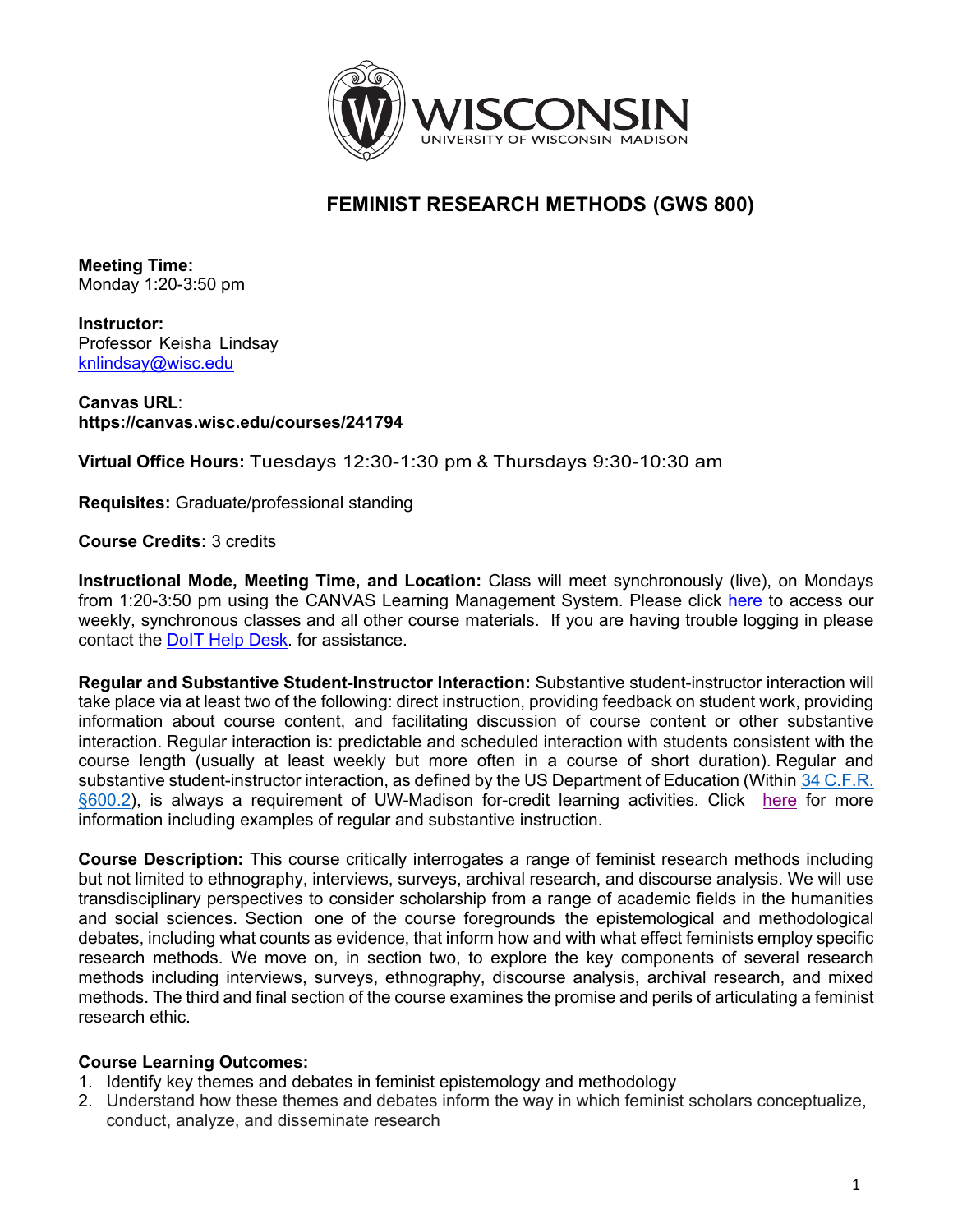- 3. Analyze specific research methods through a feminist lens
- 4. Utilize feminist research methods in your own research projects

# **Course Readings:**

Three books are required for this course:

-Emilia Sanabria. *Plastic Bodies: Sex Hormones and Menstrual Suppression in Brazil* ISBN-10: 0822361612

-Anne McClintock. *Imperial Leather: Race, Gender, and Sexuality in the Colonial Contest* ISBN-10: 0415908906

*-*Sharlene Nagy Hesse-Biber (ed.). *Handbook of Feminist Research: Theory and Praxis,* **2nd edition** ISBN-10: 1412980593 **(HFR)**

**Free digital/online** and physical copies of these books are available via the UW-Madison Libraries. All three books are also available for purchase via major online book sellers.

All other readings (see pages below) are available via the Canvas course page.

#### **Course Assignments***:*

- 1. Class Participation and Discussion (10% of total grade) This is a discussion-based seminar in which active participation in class is key to your success. Your participation will take two forms: a) Listening and responding to other's comments on the assigned texts and b) Asking your own questions about the assigned texts. In order to facilitate your ability to achieve the latter, you will submit **three**, **prescheduled discussion questions** during the semester. Use each question to comment on anything that you find contradictory, controversial, confusing or otherwise noteworthy in one or more the day's readings. Your question may seek clarification of particular terms or ideas, challenge an assigned author's presumptions, and/or interrogate the implications of an author's claims. **Discussion questions** are **due**, via CANVAS, on **Sundays at 7 pm**.
- 2. Class Co-Facilitation (15% of total grade) You will co-facilitate the first portion of a single class. You and your co-facilitator will: a) Identify three key themes in the assigned readings; b) Highlight three assumptions in the assigned readings; c) Use at least one visual representation (an info-graphic, video, etc.) to illuminate a key theme and/or assumption in the assigned readings and d) Prepare and ask 2 questions (each) to facilitate discussion and critique of the assigned readings.
- 3. Method Memos (25% Of total grade) You will complete 2 "method memos" on **2 specific research methods** that interest you. Each **600-word memo** is intended to help you develop your research proposal (see below) as well as your practical research skills. Use each memo to: a) Identity a journal article that utilizes a specific research method; b) Briefly summarize how the author uses the method (e.g. structured vs. semi-structured interviews); c) Highlight what the article reveals about the method's disciplinary origin(s) and/or intellectual traditions and d) Discuss how, it at all, the author uses the method to advance feminist ends. Please note that your memos should focus on a *method* (a specific strategy used to produce knowledge) rather than a *methodology* (a particular theory and analysis of how research does or should proceed).

Your memos **cannot address a method that you have discussed or will discuss in your role as a class co-facilitator**. You may use **one of your memos to analyze a method not listed on the syllabus**. Your **first memo** is **due** on **March 12 at 7pm**. Your **second memo** is due on **April 9 at 7pm.**

4. Preliminary Research Proposal (Ungraded) - You will prepare a 250-word draft proposal that foregrounds your main thesis, the significance of your work, and the research method(s) you plan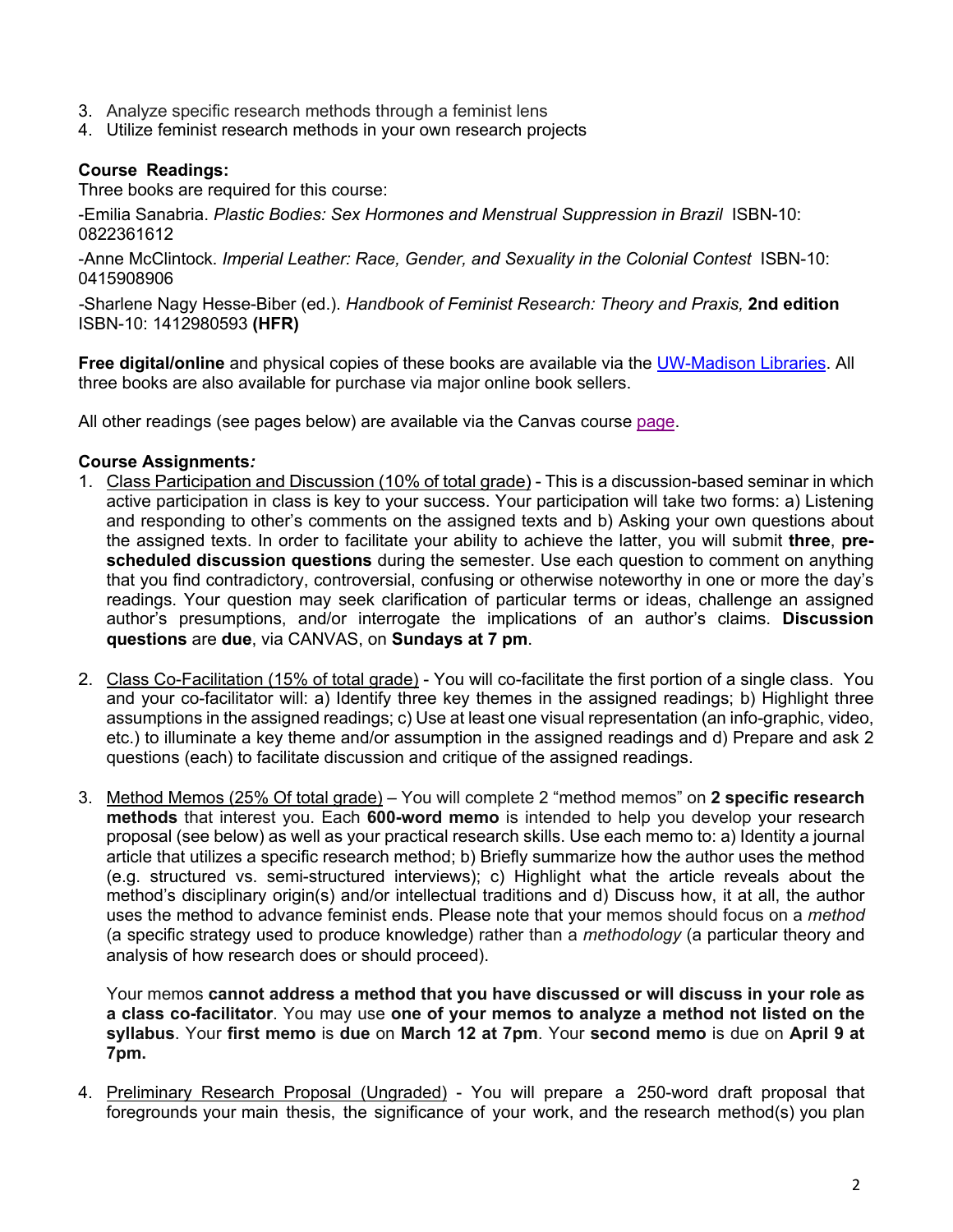to utilize. The point of crafting a preliminary proposal is to help refine your thesis and method(s) in a way that is manageable for you and intelligible to others. Failing to submit a preliminary proposal will result in a **15% grade reduction** on your final research proposal. Your preliminary research proposal is **due on April 16 at 9am.**

5. Final Research Proposal (50% of total grade) - First year MA students and those new to research methods will complete a research proposal for their thesis project. Even if you are not required to submit a formal proposal in your program, writing one will put you at a *great* advantage in carrying out your project. **MA students should submit a 15-page proposal.** More advanced students may choose to craft a research proposal for a dissertation chapter or for a journal article. **Advanced graduate students should submit a proposal whose length is commensurate to its purpose** (i.e. page limits specified by the journal or the standard length of a dissertation chapter in your field). Final research proposals are due on **May 5 at 9am***.*

|                                                                   | <b>Student Workflow</b>                                                   |                                      |                                                             |           |                                                           |               |                 |
|-------------------------------------------------------------------|---------------------------------------------------------------------------|--------------------------------------|-------------------------------------------------------------|-----------|-----------------------------------------------------------|---------------|-----------------|
| <b>GWS 800</b><br><b>Online</b><br><b>Weekly</b><br><b>Rhythm</b> | <b>Sunday</b>                                                             | <b>Monday</b>                        | <b>Tuesday</b>                                              | Wednesday | <b>Thursday</b>                                           | <b>Friday</b> | <b>Saturday</b> |
|                                                                   | <b>Submit</b><br><b>Discussion</b><br>Question<br>(by $7:00 \text{ pm}$ ) |                                      |                                                             |           |                                                           |               |                 |
|                                                                   |                                                                           | *Synchronous<br><b>Class Meeting</b> |                                                             |           |                                                           |               |                 |
|                                                                   |                                                                           | <b>Class</b><br>Co-Facilitation      |                                                             |           |                                                           |               |                 |
|                                                                   | <b>Complete Required Readings/Work on Co-Facilitation</b>                 |                                      |                                                             |           |                                                           |               |                 |
|                                                                   |                                                                           |                                      | <b>Virtual Office</b><br><b>Hours</b><br>$(12:30 - 1:30pm)$ |           | <b>Virtual Office</b><br><b>Hours</b><br>$(9:30-10:30pm)$ |               |                 |
|                                                                   | <b>Communications Via Email Throughout The Week</b>                       |                                      |                                                             |           |                                                           |               |                 |

**Email Communication:** I will respond to student emails within a 24-hour period, Monday to Friday.

**Statement Grade Related Questions and Appeals:** I will discuss questions about grades during office hours or by appointment - not over email or before/after class. If you would like to challenge your grade, please wait 24 hours after receiving the grade before contacting me. If you have questions about a grade, please speak to me first. If the question is not resolved, speak with the department Chair who will attempt to resolve the issue informally and inform you of the Appeals Procedures if no resolution is reached informally.

Final grades will be determined according to the following official UW grading scale: A 93-100; AB 88-92; B 83-87; BC 78-82; C 70-77; D 60-69; F below 60.

**Late Paper Policy:** Papers and exams turned in late will be penalized by **ten (10) percentage points for** each 24-hour period after the due date.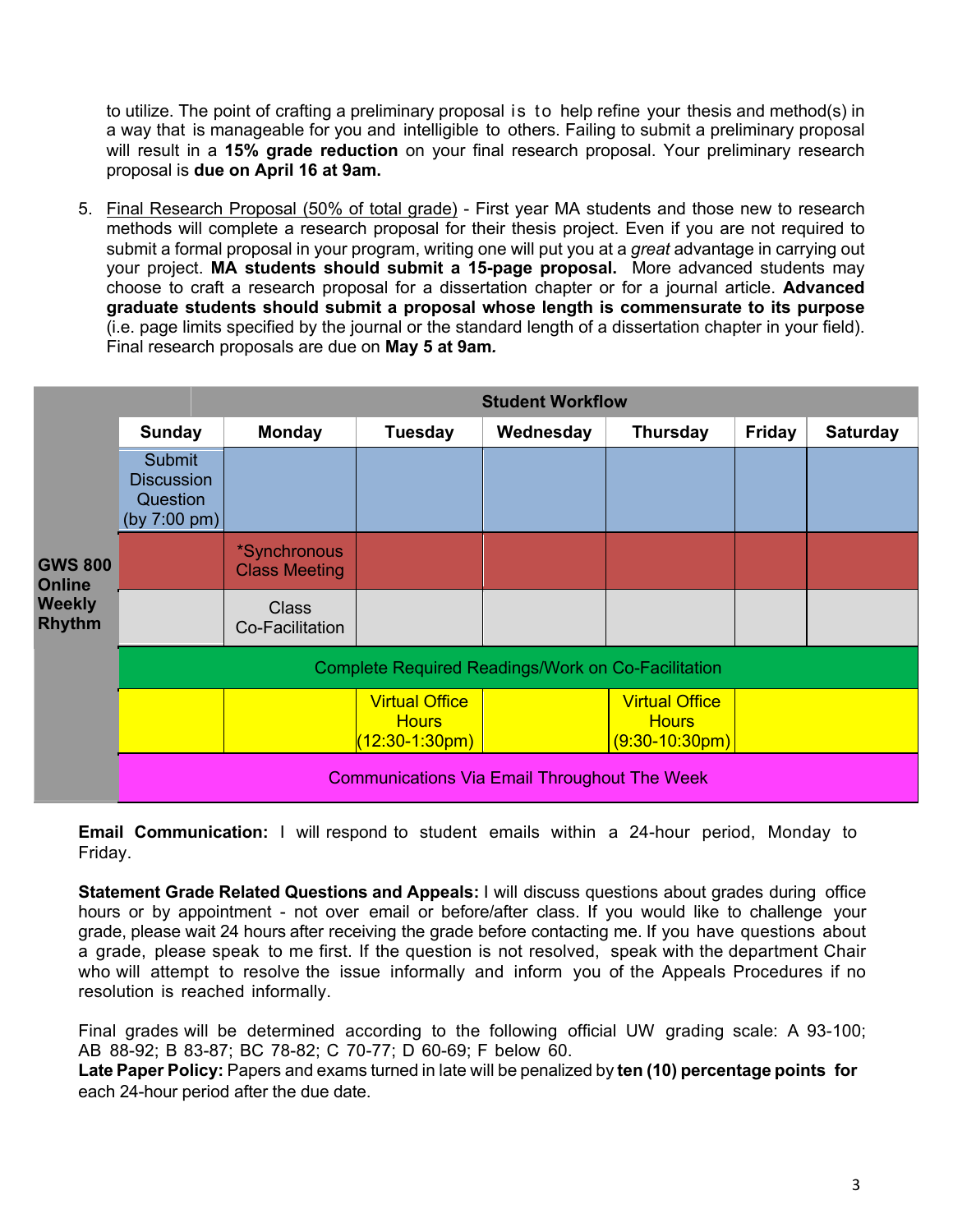#### **University of Wisconsin-Madison Policies**

*Rules, Rights & Responsibilities*

See: Https://Guide.Wisc.Edu/Undergraduate/#Rulesrightsandresponsibilitiestext

#### *Academic Calendar & Religious Observances*

#### • See: Https://Secfac.Wisc.Edu/Academic-Calendar/#Religious-Observances

#### *Academic Integrity*

By virtue of enrollment, each student agrees to uphold the high academic standards of the University of Wisconsin-Madison; academic misconduct is behavior that negatively impacts the integrity of the institution. Cheating, fabrication, plagiarism, unauthorized collaboration, and helping others commit these previously listed acts are examples of misconduct which may result in disciplinary action. Examples of disciplinary action include, but is not limited to, failure on the assignment/course, written reprimand, disciplinary probation, suspension, or expulsion. (Source:

https://conduct.students.wisc.edu/syllabus-statement/)

#### *Accommodations For Students With Disabilities*

The University of Wisconsin-Madison supports the right of all enrolled students to a full and equal educational opportunity. The Americans with Disabilities Act (ADA), Wisconsin State Statute (36.12), and UW-Madison policy (Faculty Document 1071) require that students with disabilities be reasonably accommodated in instruction and campus life. Reasonable accommodations for students with disabilities is a shared faculty and student responsibility. Students are expected to inform faculty [me] of their need for instructional accommodations by the end of the third week of the semester, or as soon as possible after a disability has been incurred or recognized. Faculty [I], will work either directly with the student [you] or in coordination with the McBurney Center to identify and provide reasonable instructional accommodations. Disability information, including instructional accommodations as part of a student's educational record, is confidential and protected under FERPA. (Source: https://mcburney.wisc.edu/instructor/)

#### *Diversity & Inclusion*

Diversity is a source of strength, creativity, and innovation for UW-Madison. We value the contributions of each person and respect the profound ways their identity, culture, background, experience, status, abilities, and opinion enrich the university community. We commit ourselves to the pursuit of excellence in teaching, research, outreach, and diversity as inextricably linked goals. The University of Wisconsin-Madison fulfills its public mission by creating a welcoming and inclusive community for people from every background – people who as students, faculty, and staff serve Wisconsin and the world. (Source: https://diversity.wisc.edu/)

#### *Privacy Of Student Records and the Usage of Audio Recorded Lectures*

See the following link for information about privacy of student records and the usage of audio-recorded lectures. Lecture materials and recordings for Theorizing Intersectionality are protected intellectual property at UW-Madison. Students in this course may use the materials and recordings for their personal use related to participation in this class. Students may also take notes solely for their personal use. If a lecture is not already recorded, you are not authorized to record my lectures without my permission unless you are considered by the university to be a qualified student with a disability requiring accommodation. [Regent Policy Document 4-1] Students may not copy or have lecture materials and recordings outside of class, including posting on internet sites or selling to commercial entities. Students are also prohibited from providing or selling their personal notes to anyone else or being paid for taking notes by any person or commercial firm without the instructor's express written permission. Unauthorized use of these copyrighted lecture materials and recordings constitutes copyright infringement and may be addressed under the university's policies, UWS Chapters 14 and 17, governing student academic and non-academic misconduct.

*Privacy of Student Information & Digital Tools: Teaching & Learning Analytics & Proctoring Statement* The privacy and security of faculty, staff and students' personal information is a top priority for UW-Madison. The university carefully reviews and vets all campus-supported digital tools used to support teaching and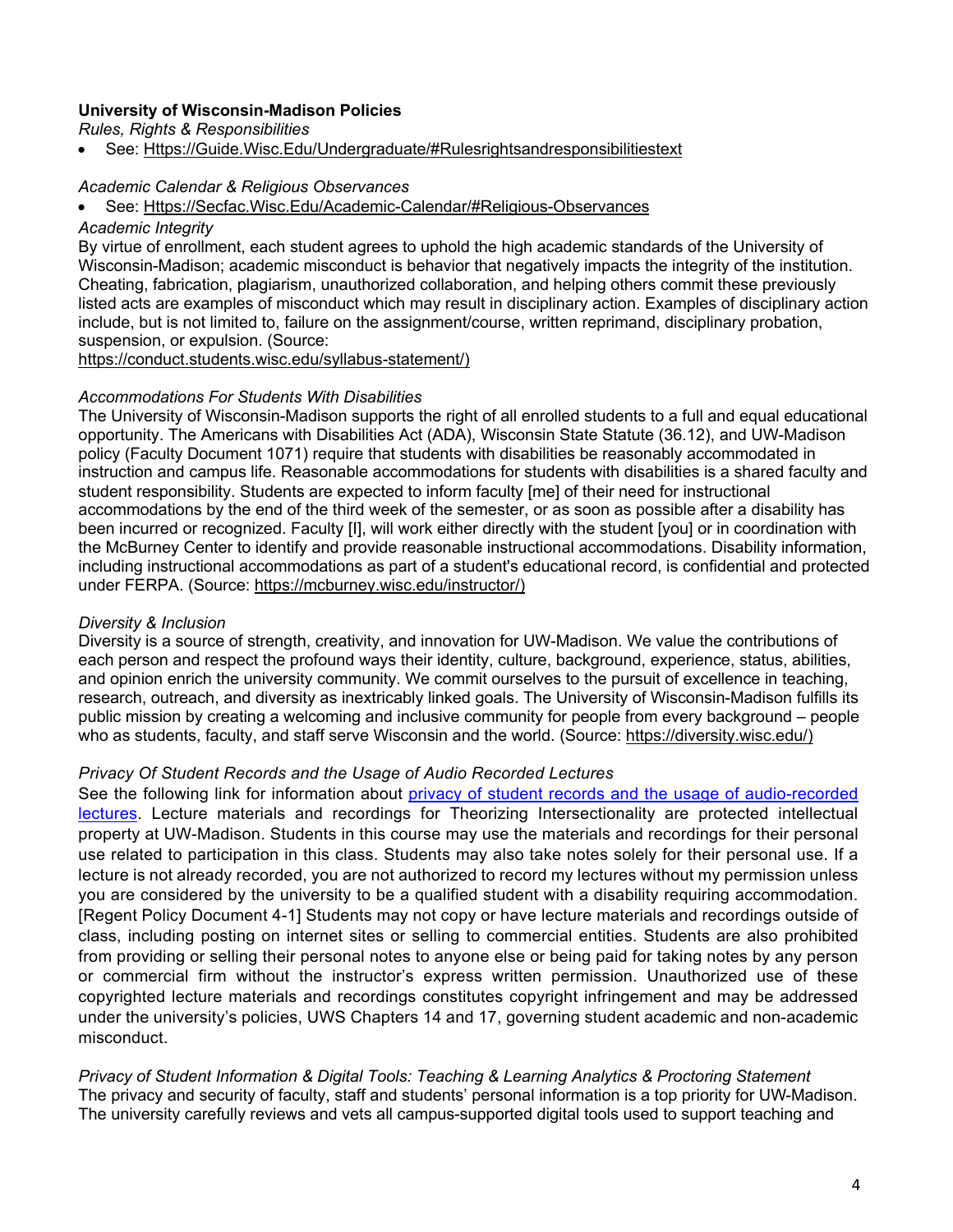learning, to help support success through learning analytics, and to enable proctoring capabilities. UW-Madison takes necessary steps to ensure that the providers of such tools prioritize proper handling of sensitive data in alignment with FERPA, industry standards and best practices.

Under the Family Educational Rights and Privacy Act (FERPA which protects the privacy of student education records), student consent is not required for the university to share with school officials those student education records necessary for carrying out those university functions in which they have legitimate educational interest. 34 CFR 99.31(a)(1)(i)(B). FERPA specifically allows universities to designate vendors such as digital tool providers as school officials, and accordingly to share with them personally identifiable information from student education records if they perform appropriate services for the university and are subject to all applicable requirements governing the use, disclosure and protection of student data.

### *Course Evaluations*

UW-Madison now uses an online course evaluation survey tool, AEFIS. In most instances, you will receive an official email two weeks prior to the end of the semester when your course evaluation is available. You will receive a link to log into the course evaluation with your NetID where you can complete the evaluation and submit it, anonymously. Your participation is an integral component of this course, and your feedback is important to me. I strongly encourage you to participate in the course evaluation.

# **Section I: Key Debates in Feminist Epistemology and Methodology**

#### **-Module 1-**

*Introduction/What is Feminist Research?*

January 25: -

-Review Syllabus

-Meet and Greet

-Sharlene Nagy Hesse-Biber. "Feminist Research: Exploring, Interrogating, and Transforming the Interconnections of Epistemology, Methodology, and Method" (HFR)

-Mary Hawkesworth. "Truth and Truths in Feminist Knowledge Production" (HFR)

*-In-Class Video – What is Feminist Research?*

### **-Module 2-**

*Interrogating Subjectivity, Reflexivity, and Positionality in Feminist Research* February 1:

-Sharlene Nagy Hesse-Bibber & Deborah Piatelli. "The Feminist Practice of Holistic Reflexivity" (HFR) -Wanda Pillow. "Confession, Catharsis, or Cure? Rethinking the Uses of Reflexivity as Methodological Power in Qualitative Research"

-Suan Okin. "Gender inequality and Cultural Difference"

-Chandra Mohanty. "Under Western Eyes: Feminist Scholarship and Colonial Discourses"

# **-Module 3-**

*What Counts as Evidence?*

February 8:

-Abigail Stewart and Tony Epstein Jayaratane. "Quantitative and Qualitative Methods in the Social Sciences: Current Feminist Issues and Practical Strategies"

-Catherine E. Hundleby. "Feminist Empiricism" (HFR)

-Nancy Hartsock "The Feminist Standpoint

-Joan Scott "The Evidence of Experience"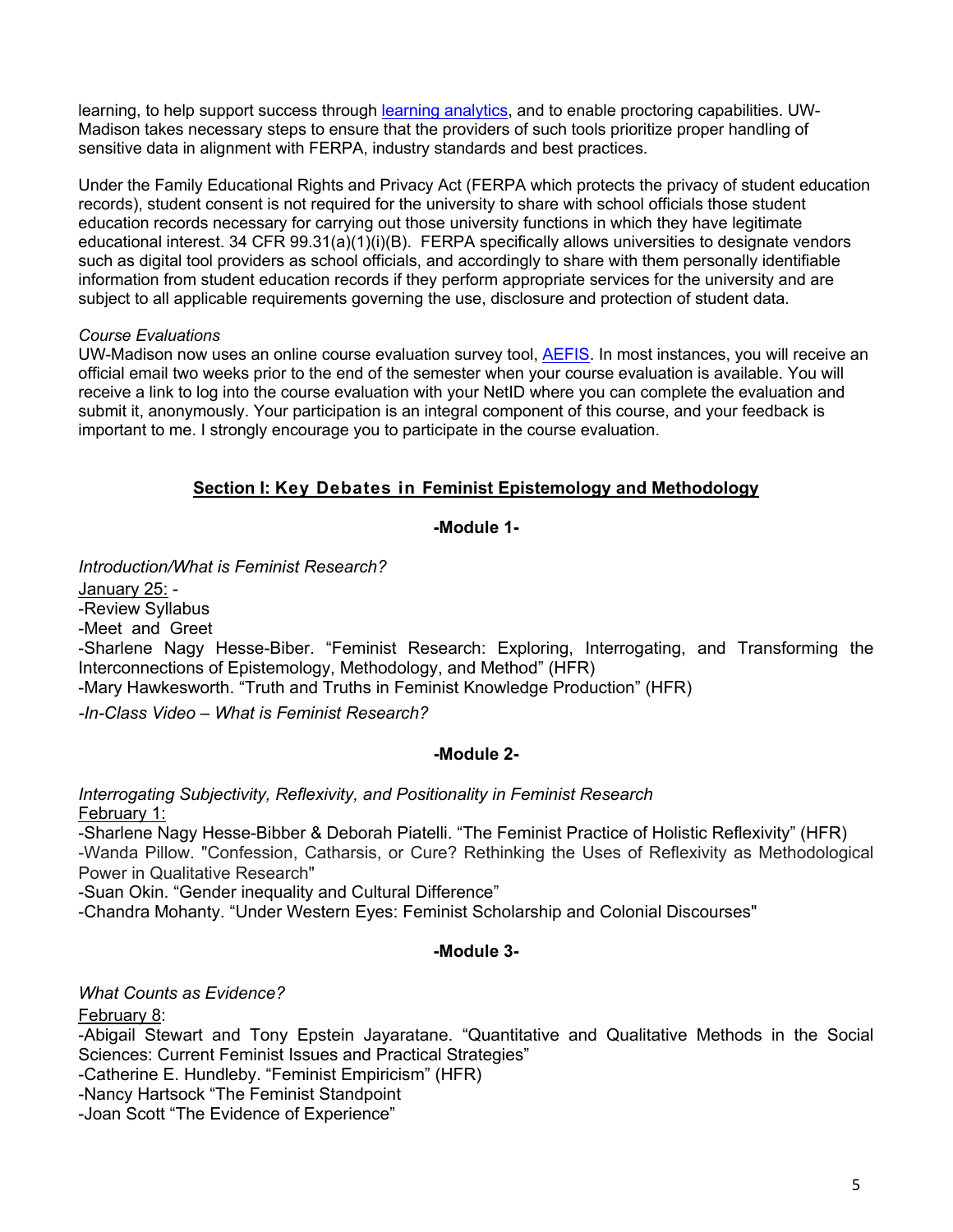*-In-Class Video - They Call Me Muslim*

*Recommended: Alison Wylie. "The Feminism Question in Science: What Does It Mean to "Do Social Science as a Feminist"? (HFR)*

#### **-Module 4-**

*Towards a Feminist Research Method?*

February 15:

-Sandra Harding "Introduction: Is There a Feminist Method?"

-Y. Gunaratnam and C. Hamilton. "The Wherewithal of Feminist Methods"

-Mona Lee Krook. "Teaching Gender and Politics: Feminist Methods in Political Science"

-Esther O. Ohito. "Some of us die: a Black feminist researcher's survival method for creatively refusing death and decay in the neoliberal academy"

# **Section II: Feminist Methods in Theory and Practice**

### **-Module 5-**

*How Do Feminists Conduct Interviews?*

February 22:

-Ann Oakley. "Interviewing Women: A Contradiction in Terms"

-Marjorie L. DeVault & Glenda Gross. "Feminist Qualitative Interviewing: Experience, Talk, and Knowledge" (HFR)

-Sabine Grenz. "Intersections of Sex and Power in Research on Prostitution: A Female Researcher Interviewing Male Heterosexual Clients"

-Margaretta Jolly. "Oral History and Feminist Method"

### **-Module 6-**

*Surveying the Feminist Landscape*

March 1:

-Kathi N. Miner, Toby Epstein Jayaratne, Amanda Pesonen & Lauren Zurbrügg. "Using Survey Research as a Quantitative Method for Feminist Social Change" (HFR)

-Catherine Harnois. "(Inter)disciplinarity in Feminist Survey Research" (HFR)

-Ellen D. B. Riggle, Sharon S. Rostosky, Laurie Drabble, Cindy B. Veldhuis & Tonda L. Hughes. "Sexual Minority Women's and Gender-Diverse Individuals' Hope and Empowerment Responses to the 2016 Presidential Election"

-Kate Walsh. TBA

*Guest Speaker: Professor Kate Walsh*

# **-Module 7-**

*Can Ethnography be Feminist?* March 8: -Judith Stacey. "Can There Be a Feminist Ethnography?" *-*Emilia Sanabria*. Plastic Bodies: Sex Hormones and Menstrual Suppression in Brazil Recommended: Wanda S. Pillow & Cris Mayo. "Feminist Ethnography: Histories, Challenges, and Possibilities" (HFR)*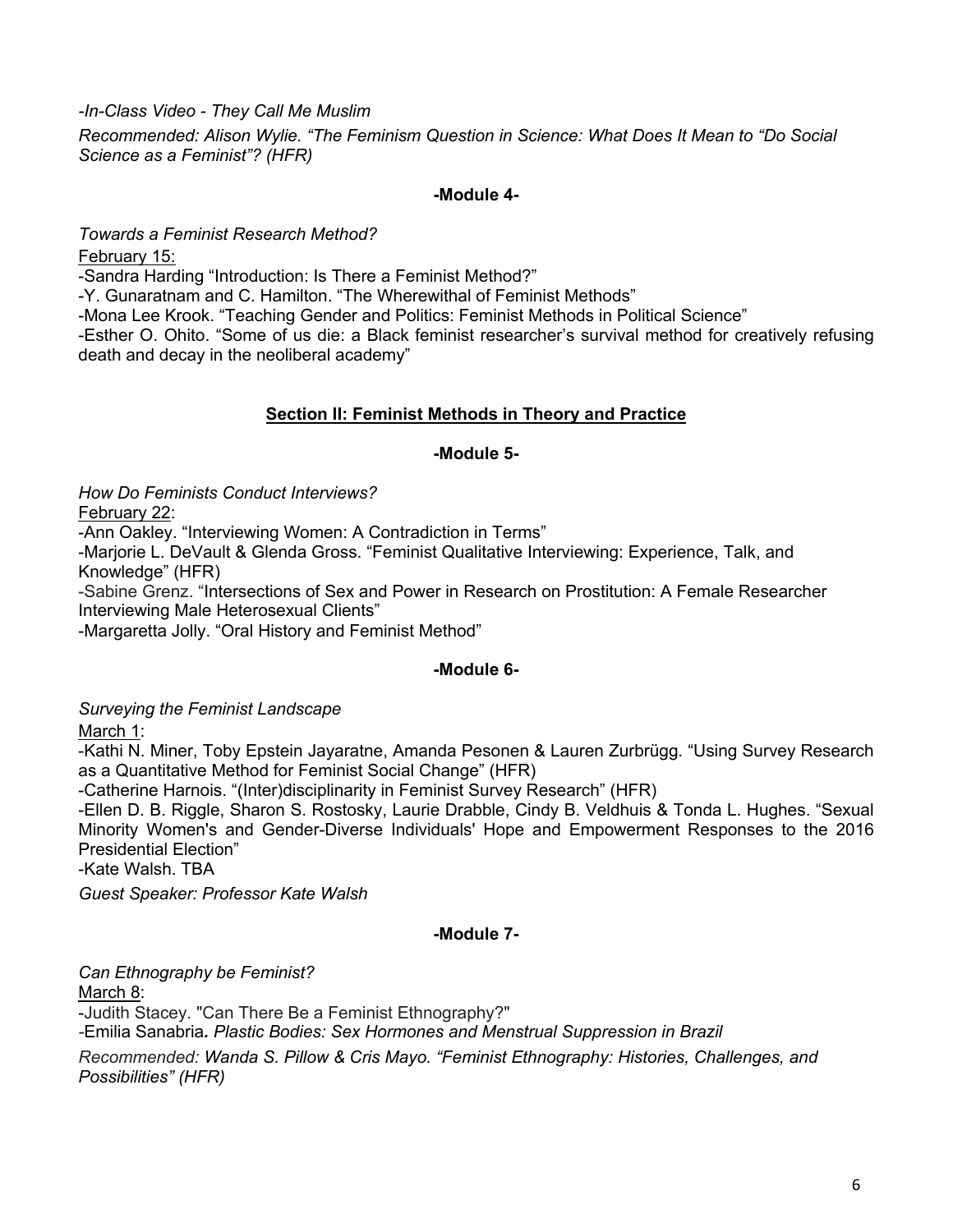## **-Module 8-**

*Exploring the Feminist Archives*

March 15:

*-*Jo Reger. "What's So Feminist about Archival Research?"

-Nydia Swaby and Chandra Frank. "Archival Experiments, Notes and (Dis)orientations" -Estelle B. Freedman. "'The Burning of Letters Continues*':* Elusive Identities and the Historical Construction of Sexuality*"*

-"Decolonising Archives: Indigenous Challenges to Record Keeping in 'Reconciling' Settler Colonial States"

*Guest Speaker: Professor Pernille Ipsen*

### **-Module 9-**

*Towards a Feminist Discourse Analysis? (Asynchronous Class)* March 22:

-Michelle Lazar. "Politicizing Gender in Discourse: Feminist Critical Discourse Analysis as Political Perspective and Practice"

-Anne McClintock. *Imperial Leather: Race, Gender, and Sexuality in the Colonial Contest*

# **-Module 10-**

*Mixed Methods Research*

March 29:

-Elizabeth R. Cole & Abigail J. Stewart. "Narratives and Numbers: Feminist Multiple Methods Research" (HFR)

-Maura Kelly and Joyce McNair. "Doing Intersectional Mixed Methods Research" -Jenny Higgins. TBA

*Guest Speaker: Professor Jenny Higgins*

# **-Module 11-**

*Participatory/Action Research*

April 5:

-M. Brinton Lykes & Rachel M. Hershberg. "Participatory Action Research and Feminisms: Social Inequalities and Transformative Praxis" (HFR)

-Bev Gatenby and Maria Humphries. "Feminist Participatory Action Research: Methodological and Ethical Issues"

-M.E. Torre and Ayala J. Envisioning "Participatory Action Research Entremundos"

-M. Yoshihama and E. Summerson Carr. "Community participation reconsidered: Feminist participatory action research with Hmong women"

*\*Reading Week/Individual Student-Instructor Meetings\** April 12: